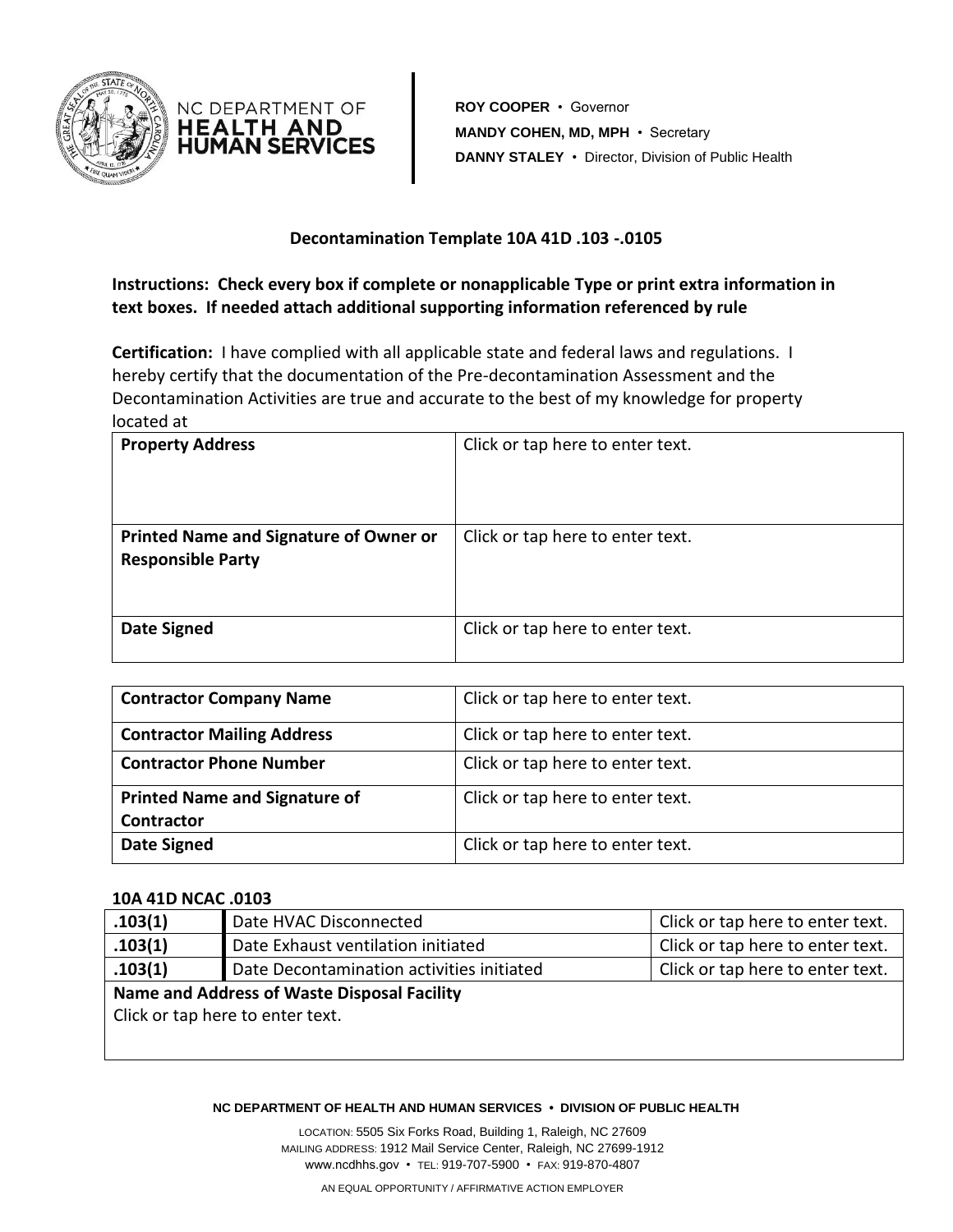| .103(2) | Have any additional syringes or drug or                | $\Box$ COMPLETE | $\n  7$ NA    |
|---------|--------------------------------------------------------|-----------------|---------------|
|         | paraphernalia found at the site been placed into rigid | Click or tap    | Click or tap  |
|         | containers?                                            | here to enter   | here to enter |
|         |                                                        | text.           | text.         |

| .103(3)    | Were all chemical spills neutralized?             | $\Box$ COMPLETE  | $\square$ NA  |
|------------|---------------------------------------------------|------------------|---------------|
|            |                                                   | Click or tap     | Click or tap  |
|            |                                                   | here to enter    | here to enter |
|            |                                                   | text.            | text.         |
| .103(3)(C) | Were any liquids wastes absorbed nonreactive      | $\Box$ COMPLETE  | $\square$ NA  |
|            | materials, such as kitty litter?                  | Click or tap     | Click or tap  |
|            |                                                   | here to enter    | here to enter |
|            |                                                   | text.            | text.         |
| .103(3)(D) | Were all solid wastes properly packaged for waste | $\Box$ COMPLETED | $\square$ NA  |
|            | disposal?                                         | Click or tap     | Click or tap  |
|            |                                                   | here to enter    | here to enter |
|            |                                                   | text.            | text.         |

| .103(4) | In rooms assessed as contaminated and rooms<br>served by the same HVAC as the room where<br>methamphetamine was manufactured, were porous<br>machine washable materials washed twice with<br>detergent and water, or disposed following the<br>waste disposal plan?       | <b>COMPLETE</b><br>Click or tap<br>here to enter<br>text. | $\square$ NA<br>Click or tap<br>here to enter<br>text. |
|---------|---------------------------------------------------------------------------------------------------------------------------------------------------------------------------------------------------------------------------------------------------------------------------|-----------------------------------------------------------|--------------------------------------------------------|
|         | In rooms assessed as contaminated and rooms<br>served by the same HVAC as the room where<br>methamphetamine was manufactured, were all non-<br>washable porous materials (beds, box springs, and<br>upholstered furniture) disposed following the waste<br>disposal plan? | <b>COMPLETE</b><br>Click or tap<br>here to enter<br>text. | $\square$ NA<br>Click or tap<br>here to enter<br>text. |
|         | In rooms serviced by the same HVAC system as the<br>room where methamphetamine was manufactured<br>and all other parts of the dwelling unit, was all<br>carpet disposed of in accordance with the waste<br>disposal plan?                                                 | <b>COMPLETE</b><br>Click or tap<br>here to enter<br>text. | $\square$ NA<br>Click or tap<br>here to enter<br>text. |

| .103(5)(A) | Were all plumbing fixtures with visible      | <b>COMPLETE</b> | $\square$ NA  |
|------------|----------------------------------------------|-----------------|---------------|
|            | contamination removed and disposed?          | Click or tap    | Click or tap  |
|            |                                              | here to enter   | here to enter |
|            |                                              | text.           | text.         |
| .103(5)(A) | Were all other plumbing fixtures cleaned and | <b>COMPLETE</b> | $\square$ NA  |
|            | flushed?                                     | Click or tap    | Click or tap  |
|            |                                              | here to enter   | here to enter |
|            |                                              | text.           | text.         |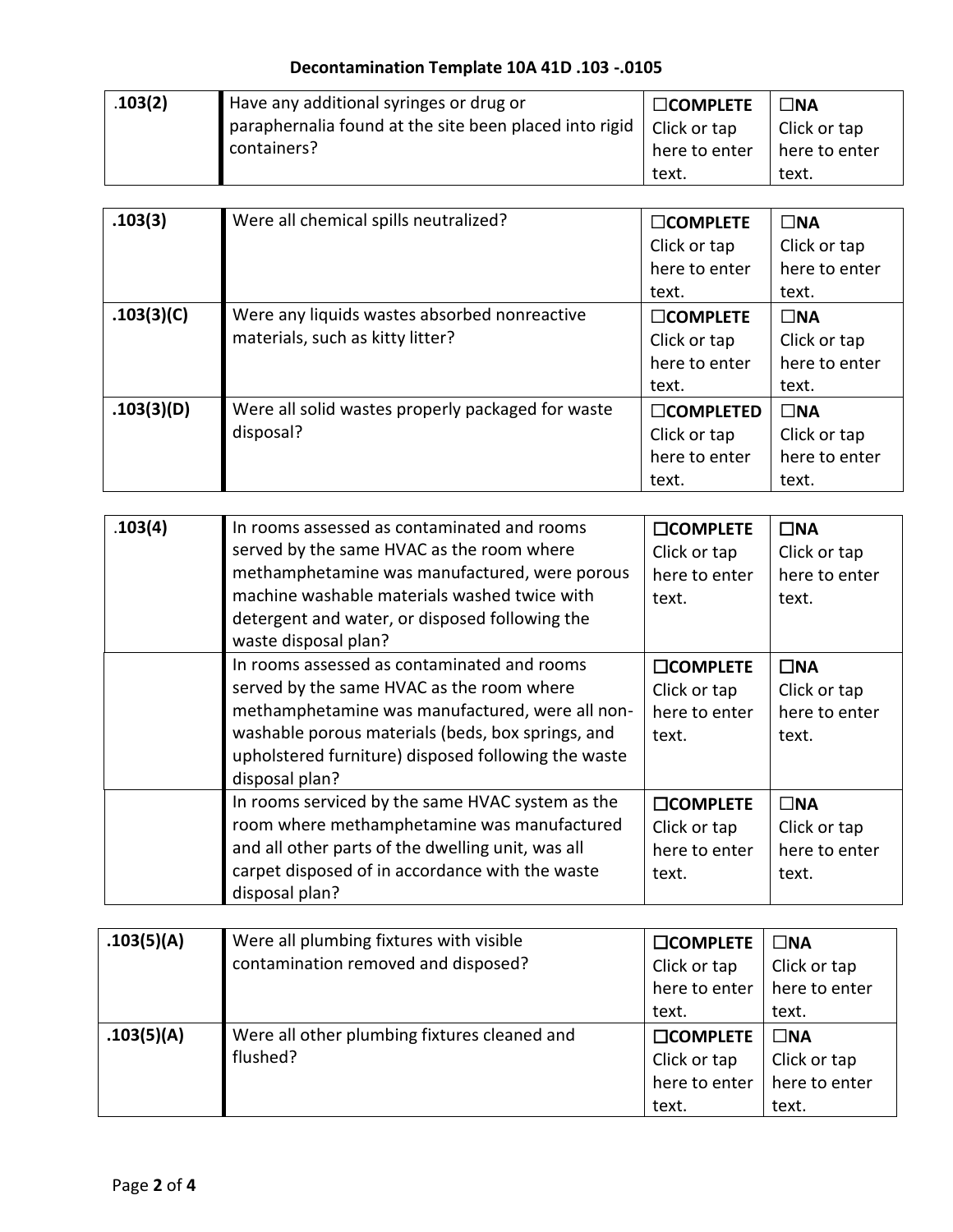| .103(5)(A)(2) | Were all HVAC filters removed and changed?          | <b>COMPLETE</b> | $\square$ NA  |
|---------------|-----------------------------------------------------|-----------------|---------------|
|               |                                                     | Click or tap    | Click or tap  |
|               |                                                     | here to enter   | here to enter |
|               |                                                     | text.           | text.         |
| .103(5)(A)(2) | Were all HVAC diffusers and intake grilles scrubbed | <b>COMPLETE</b> | $\square$ NA  |
|               | clean?                                              | Click or tap    | Click or tap  |
|               |                                                     | here to enter   | here to enter |
|               |                                                     | text.           | text.         |
| 0103(5)(A)(2) | Was ductwork made of nonporous materials            | $\Box$ COMPLETE | $\square$ NA  |
|               | vacuumed with a High efficiency particulate air     | Click or tap    | Click or tap  |
|               | (HEPA) vacuum and then washed at least two feet     | here to enter   | here to enter |
|               | into the ductwork from the opening?                 | text.           | text.         |
| 0103(5)(A)(2) | Was all internal porous insulation in air ducts     | <b>COMPLETE</b> | $\square$ NA  |
|               | removed and replaced to at least two feet from the  | Click or tap    | Click or tap  |
|               | opening?                                            | here to enter   | here to enter |
|               |                                                     | text.           | text.         |

| .0103(6) | Were all appliances used to manufacture<br>methamphetamine removed and disposed following<br>the waste disposal plan? | $\square$ COMPLETE<br>Click or tap<br>here to enter<br>text. | $\square$ NA<br>Click or tap<br>here to enter<br>text. |
|----------|-----------------------------------------------------------------------------------------------------------------------|--------------------------------------------------------------|--------------------------------------------------------|
|          | Were all other appliances cleaned?                                                                                    | $\Box$ COMPLETE<br>Click or tap<br>here to enter<br>text.    | $\square$ NA<br>Click or tap<br>here to enter<br>text. |

| .103(7) | In rooms where methamphetamine was<br>manufactured, room served by the same HVAC<br>where methamphetamine was manufactured, and<br>other rooms assessed as contaminated, were<br>ceilings, walls and floors scrubbed three times with a<br>detergent system and rinsed with clean water? | <b>COMPLETE</b><br>Click or tap<br>here to enter<br>text. | $\square$ NA<br>Click or tap<br>here to enter<br>text. |
|---------|------------------------------------------------------------------------------------------------------------------------------------------------------------------------------------------------------------------------------------------------------------------------------------------|-----------------------------------------------------------|--------------------------------------------------------|
| .103(7) | Were there any surfaces which after washing, still<br>had visible contamination, staining or odors? If so<br>were these areas rewashed, and painted with a non-<br>water-based paint until the odor and visible<br>contamination was no longer present?                                  | <b>COMPLETE</b><br>Click or tap<br>here to enter<br>text. | $\square$ NA<br>Click or tap<br>here to enter<br>text. |
| .103(7) | Were there any surfaces or materials removed<br>because staining or odors could not be eliminated?                                                                                                                                                                                       | <b>COMPLETE</b><br>Click or tap<br>here to enter<br>text. | $\Box$ NA<br>Click or tap<br>here to enter<br>text.    |